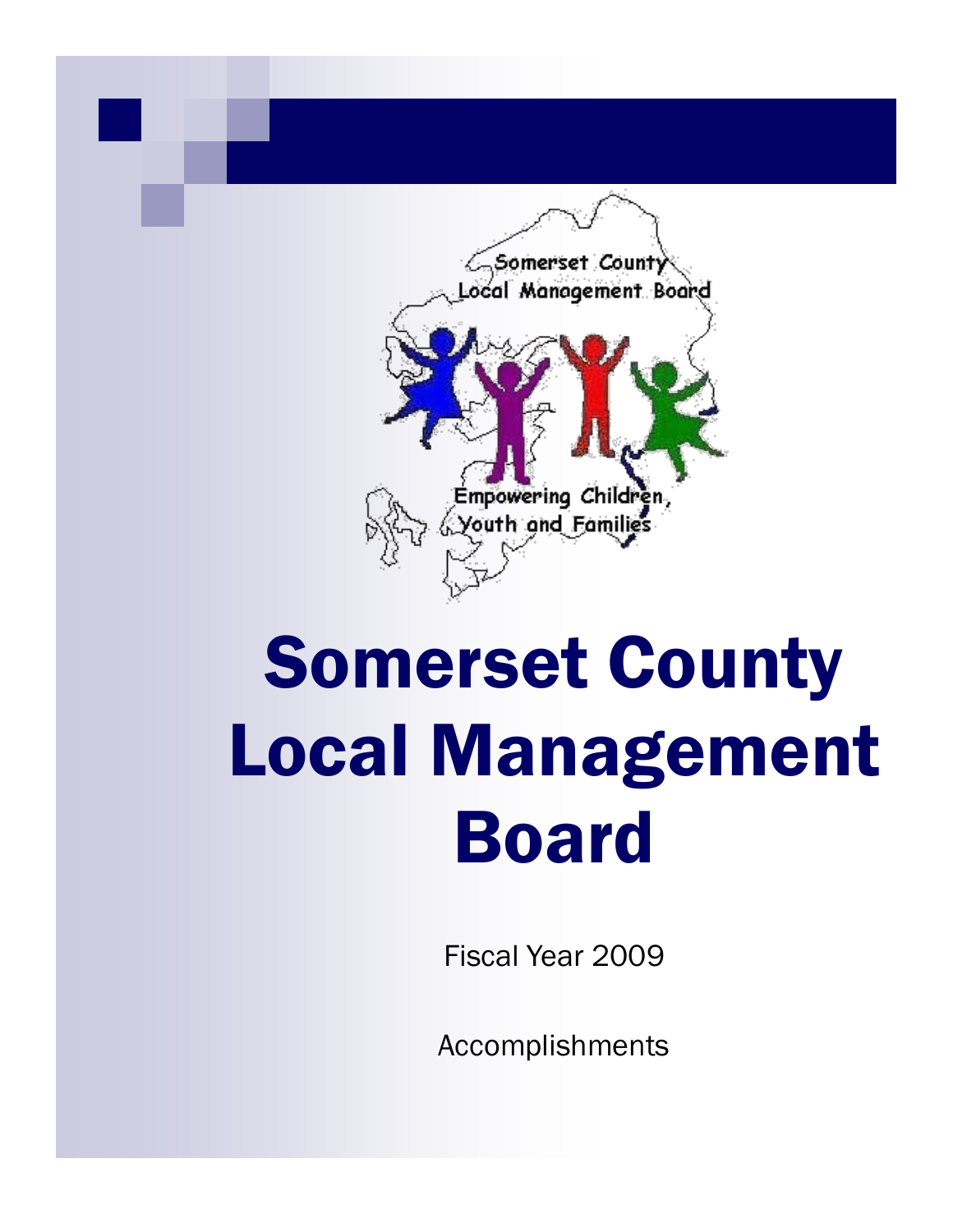# The Somerset County Local Management Board

The Somerset County Local Management Board (SCLMB) oversees the operation and compliance of programs funded through state and federal grants received by the SCLMB.

The SCLMB partnered with funding sources to provide evidence-based and promising practice programs. These include Communities Mobilizing for Change on Alcohol (CMCA), Students Taking Alcohol Risk Seriously (STARS) for Families, Peacemakers, and Seasons 4 Success.

The SCLMB also developed creative partnerships to help meet local needs as they were identified in the Needs Assessment and prioritized in the Strategic Plan.

The SCLMB used creative fiscal strategies and leveraged funds to offer an Intensive Outpatient Program (IOP) for students in Somerset County with severe emotional disturbances.

The SCLMB partnered with local agencies and community members to form the Somerset Helping Somerset committee. This group hosted community forums to identify gaps in service delivery. One gap that the group identified was the lack of a comprehensive resource guide for families and service agencies. The SCLMB, with the support of resource development funding, developed and disseminated a comprehensive resource guide.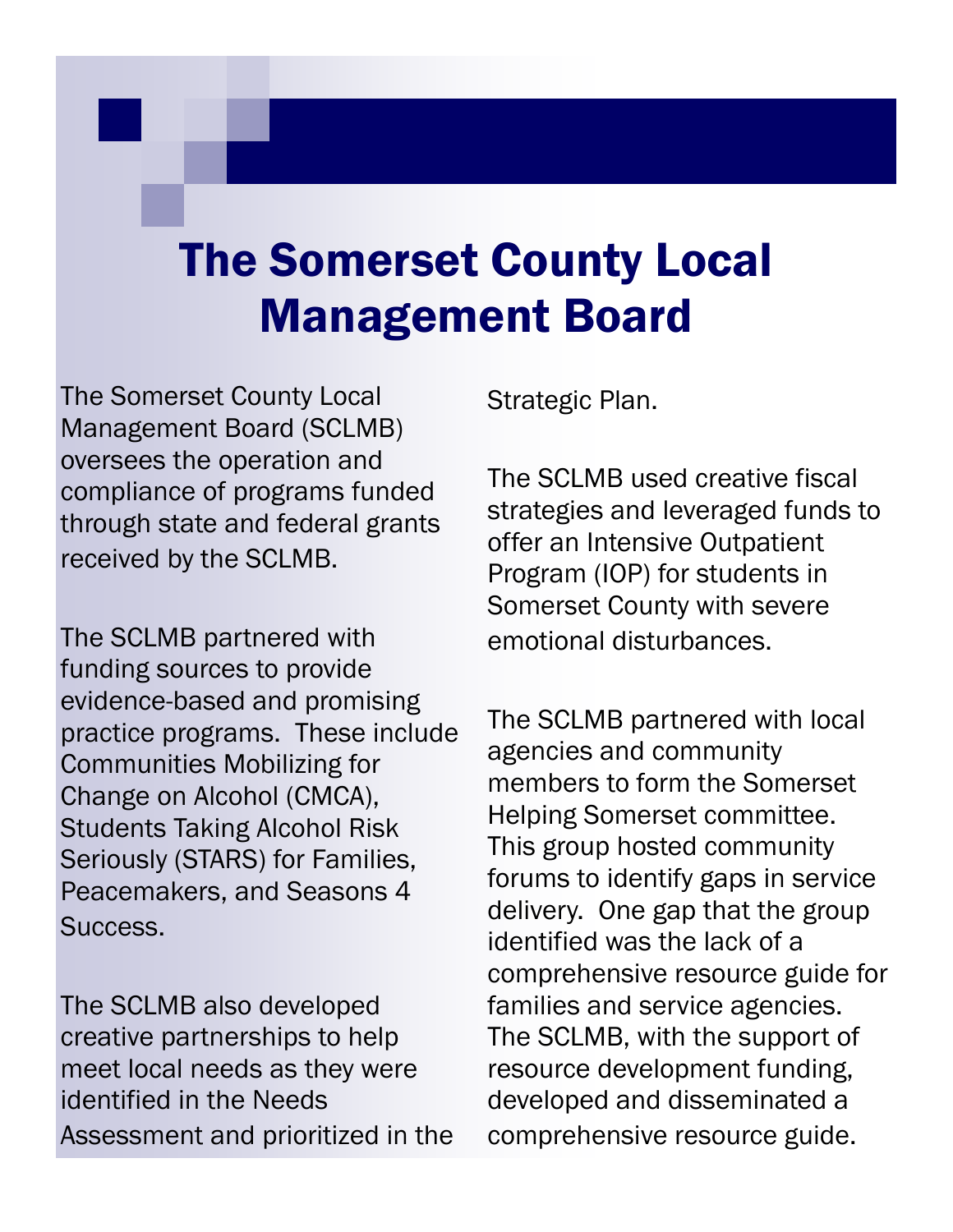# Voyage to Excellence After School and Summer School Programs

The Voyage to Excellence After School Program contributed to student improvements in MSA scores by providing homework help and tutoring to 192 students in second through eighth grade in the 2008/2009 school year.

The program targets students who scored at the basic level in reading and math, with a Governor's Office for Children (GOC) grant that provided intensive support to 24 Special Education and 23 English Second Language students during the school year. From the first quarter to the third quarter of the school year, 47% of these specially designated students increased their math grades, and 53% increased their reading grades.



Advanced scores have increased by 6.95 points in the last five years, and proficient scores have increased by 8.5 points. Basic scores have decreased by 15.6 points, showing a marked improvement over the last five years.



Advanced scores have increased by 13.1 points in the last five years, and proficient scores have increased by 7.6 points. Basic scores have decreased by 20.7 points, showing a marked improvement over the last five years.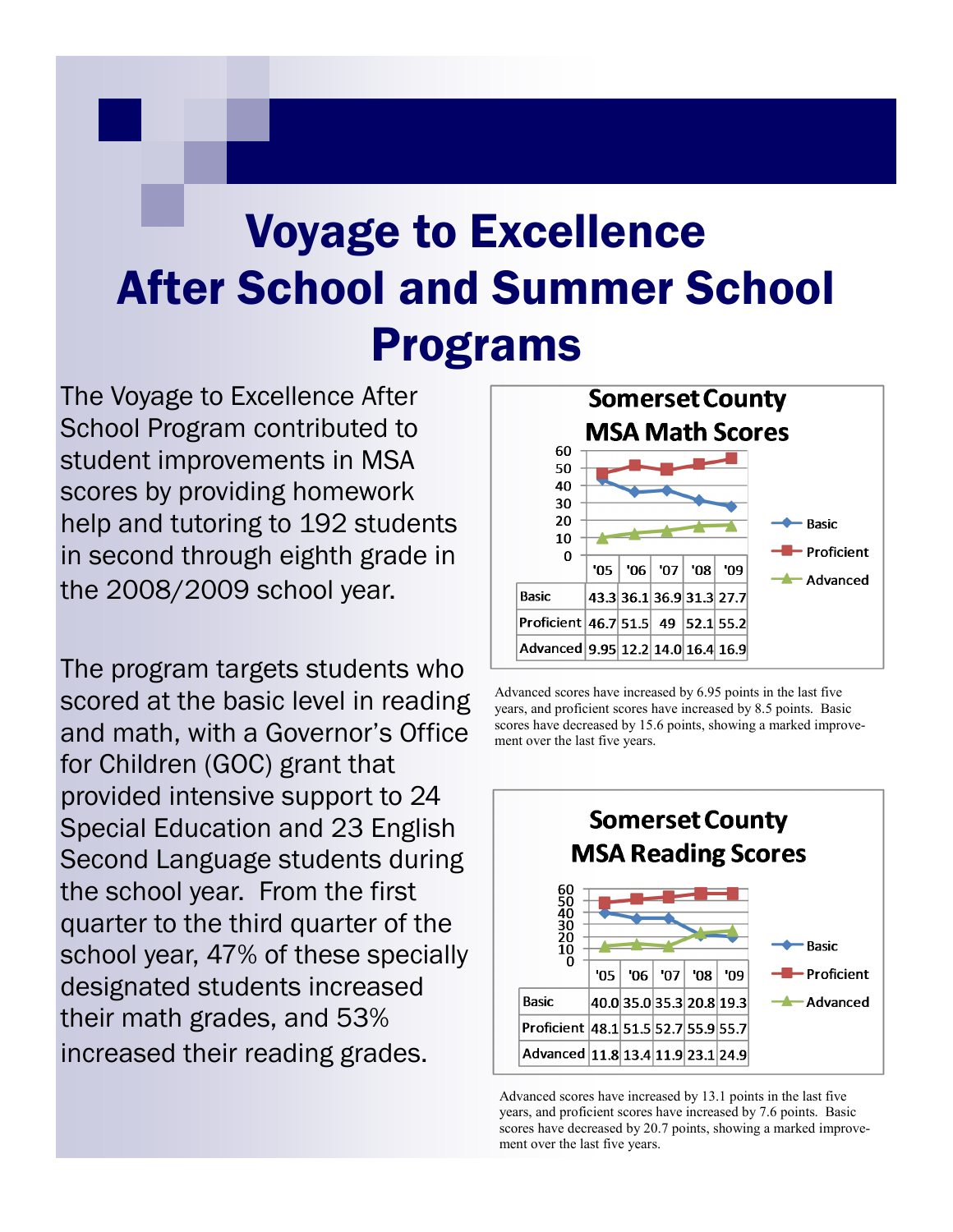#### Seasons 4 Success Program

The Seasons 4 Success program provided support to sixth through eighth grade students who were at risk of truant school behavior by increasing their reading speed and comprehension, as well as improving their overall academic skills.

The program utilized funding from the Governor's Office of Crime Control and Prevention (GOCCP) to take the participants to the Kumon Center in Salisbury for the reading program, as well as offering other academic, recreational, and social programming to provide the youth with a safe place to connect with caring adults. During the 2009 school year, none of the participants were truant, and reading levels rose by an average of one grade level.



Advanced scores have increased by 6.95 points in the last five years, and proficient scores have increased by 8.5 points. Basic scores have decreased by 15.6 points, showing a marked improvement over the last five years.



Advanced scores have increased by 13.1 points in the last five years, and proficient scores have increased by 7.6 points. Basic scores have decreased by 20.7 points, showing a marked improvement over the last five years.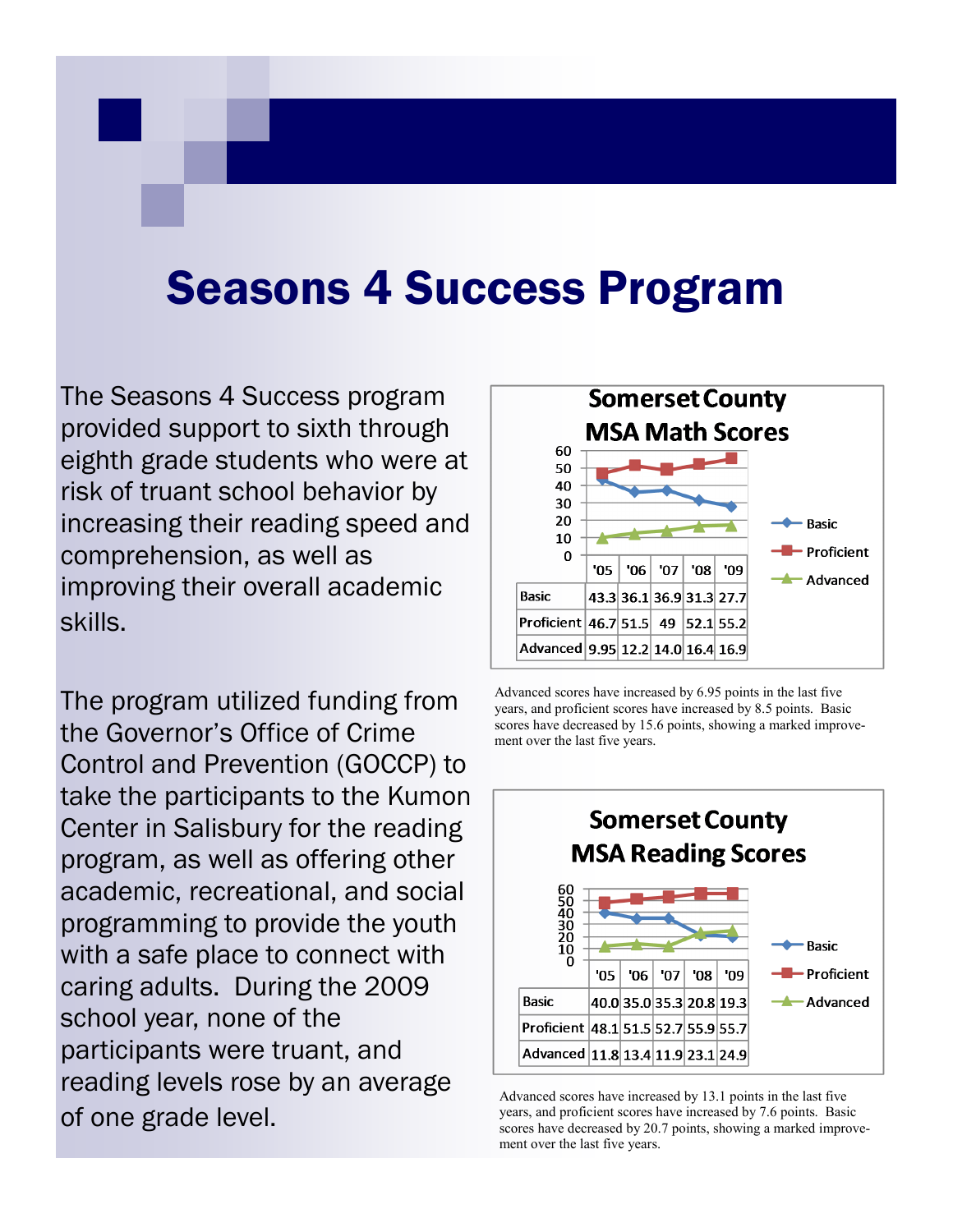# Healthy Families Program

The Healthy Families program provides support to parents of infants from birth to five years old through home visiting and education.

The program utilized funding from the Maryland State Department of Education (MSDE) to provide services that are critical in preventing abuse and neglect, detecting developmental delays, ensuring compliance with immunization schedules and supporting babies born with low birth weight—all factors that help children be prepared to start school.

In fiscal year 2009, the program served 68 families, with 100% of the children in the program through age two current on their

immunizations, and 89% of the children showing no developmental delays. Children with suspected developmental delays were referred for additional services, and the program completed 786 home visits during the fiscal year.



Readiness has increased by 7% over the past five years, and Somerset County children have surpassed the state percentage by an average of 17.2% over the same time period.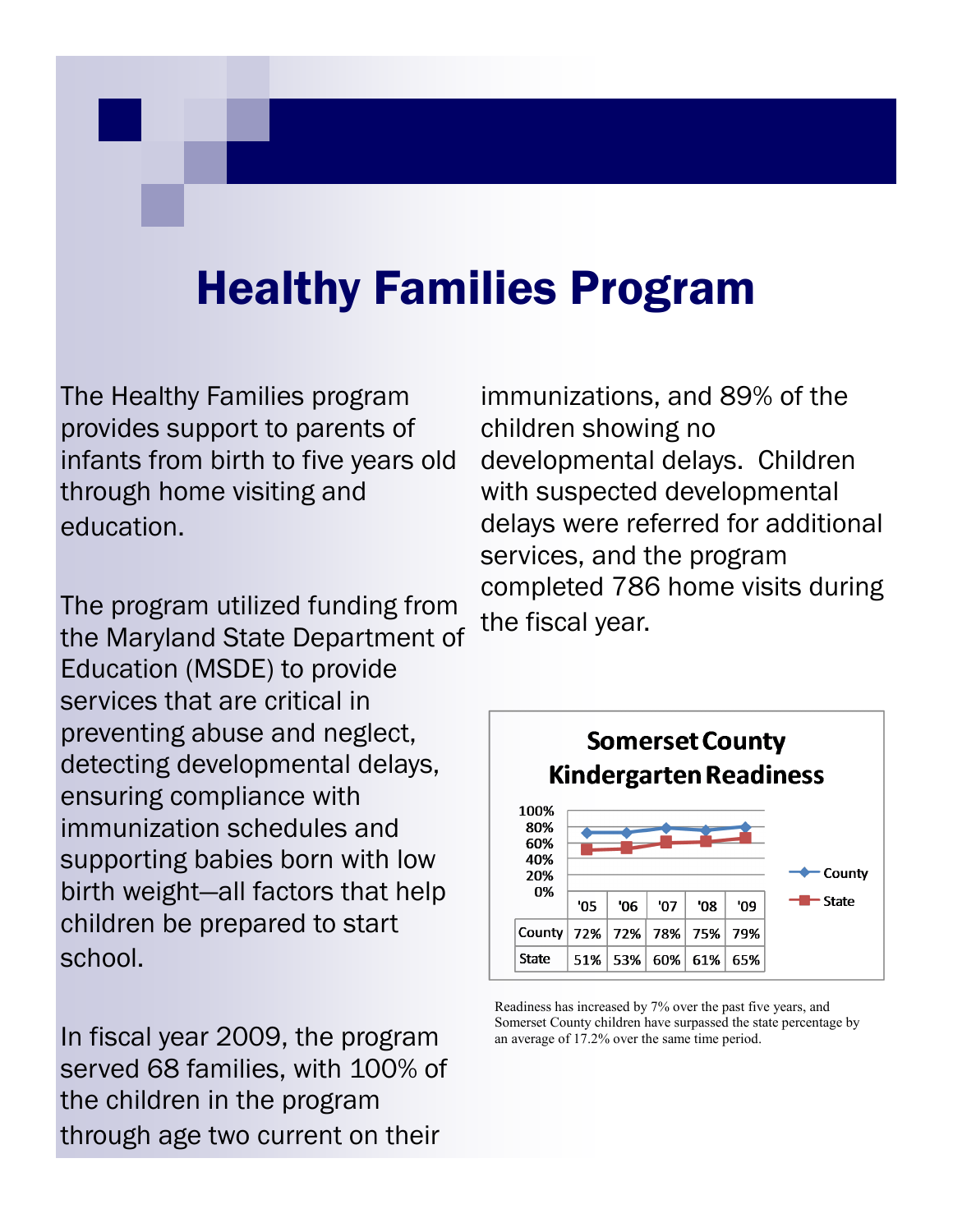# Students Taking Alcohol Risk Seriously (STARS) for Families Program

The STARS for Families program is an evidence-based alcohol prevention program for sixth and seventh grade students that uses educational information provided to the students and parents to help keep minors from trying alcohol.

The program utilized funding from the Governor's Office for Children (GOC) in fiscal year 2009 to provide one on one consultations with the school nurse, as well as the lessons and educational material that were sent home for the youth and parents to discuss together.

STARS for Families had a 94% completion rate with the participants during the fiscal year, and a 12% increase in the number

of participants from the previous year. None of the participants reported using any alcohol, and 100% of the families surveyed stated the program was helpful. Of the 6th grade participants surveyed, 94% reported they would like to return next year to continue the program.



Alcohol use has decreased by 12.7% over the five years available. These are self-reported numbers obtained form the Maryland Adolescent Survey.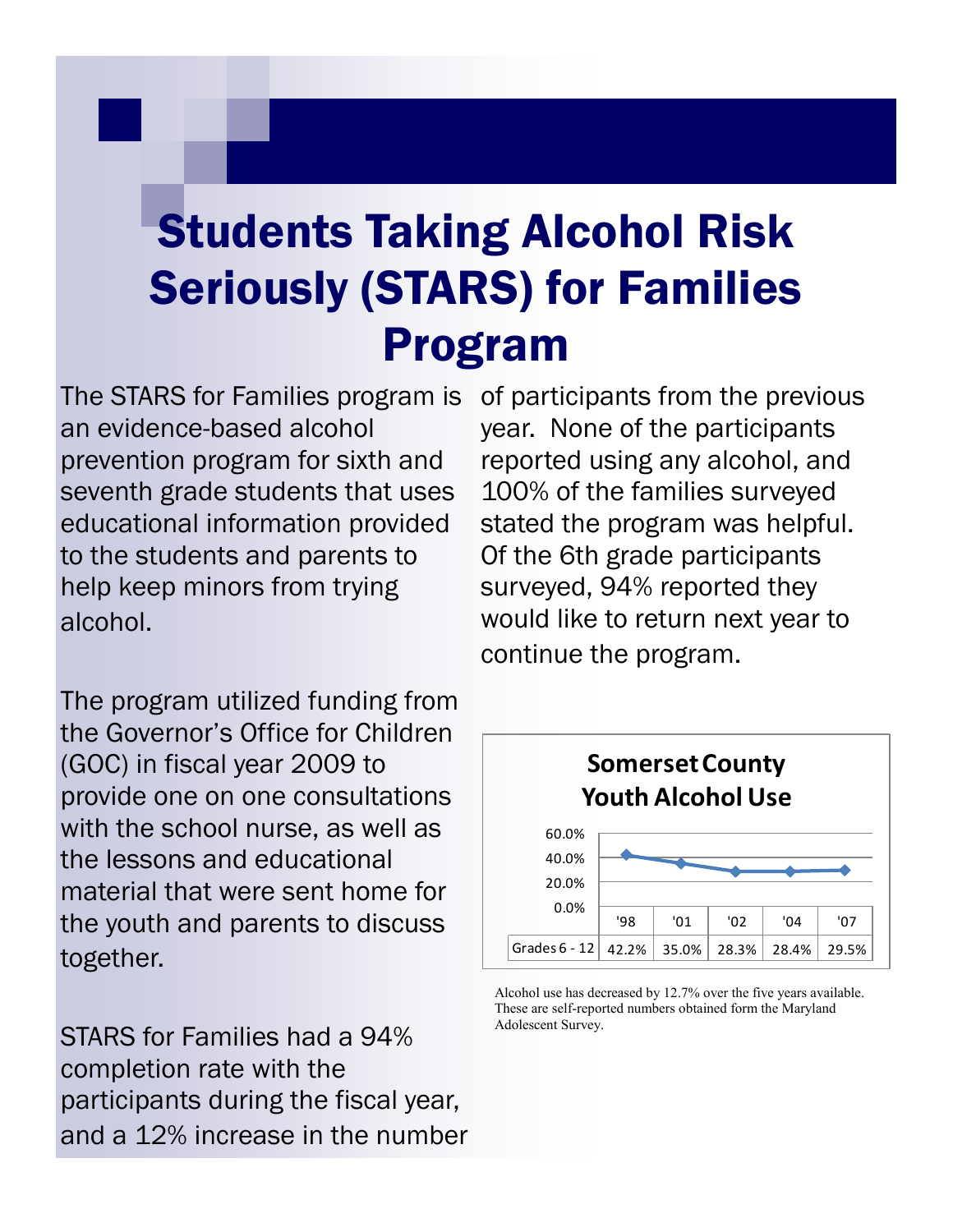# Communities Mobilizing for Change on Alcohol (CMCA) Program

The CMCA program is an evidencebased alcohol prevention program that reduces alcohol availability to minors in Somerset County.

The program utilized funding from the Governor's Office for Children (GOC) and the Governor's Office of Crime Control and Prevention (GOCCP) in fiscal year 2009 to ensure less availability of alcohol to minors by performing multiple compliance checks with local merchants, and instituting party patrols during the weekends. The program also provided a strong presence during prom week at both the county high schools, with educational materials and pledges not to drink alcohol by some of the prom participants.

a 67% increase in compliance by area merchants from the first round of checks to the final round of checks. There was also a 92% increase in youth citations as a result of the increased party patrols. These patrols also resulted in 13 adult DUI's and two adult Marijuana possessions.



Alcohol use has decreased by 12.7% over the five years available. These are self-reported numbers obtained form the Maryland Adolescent Survey.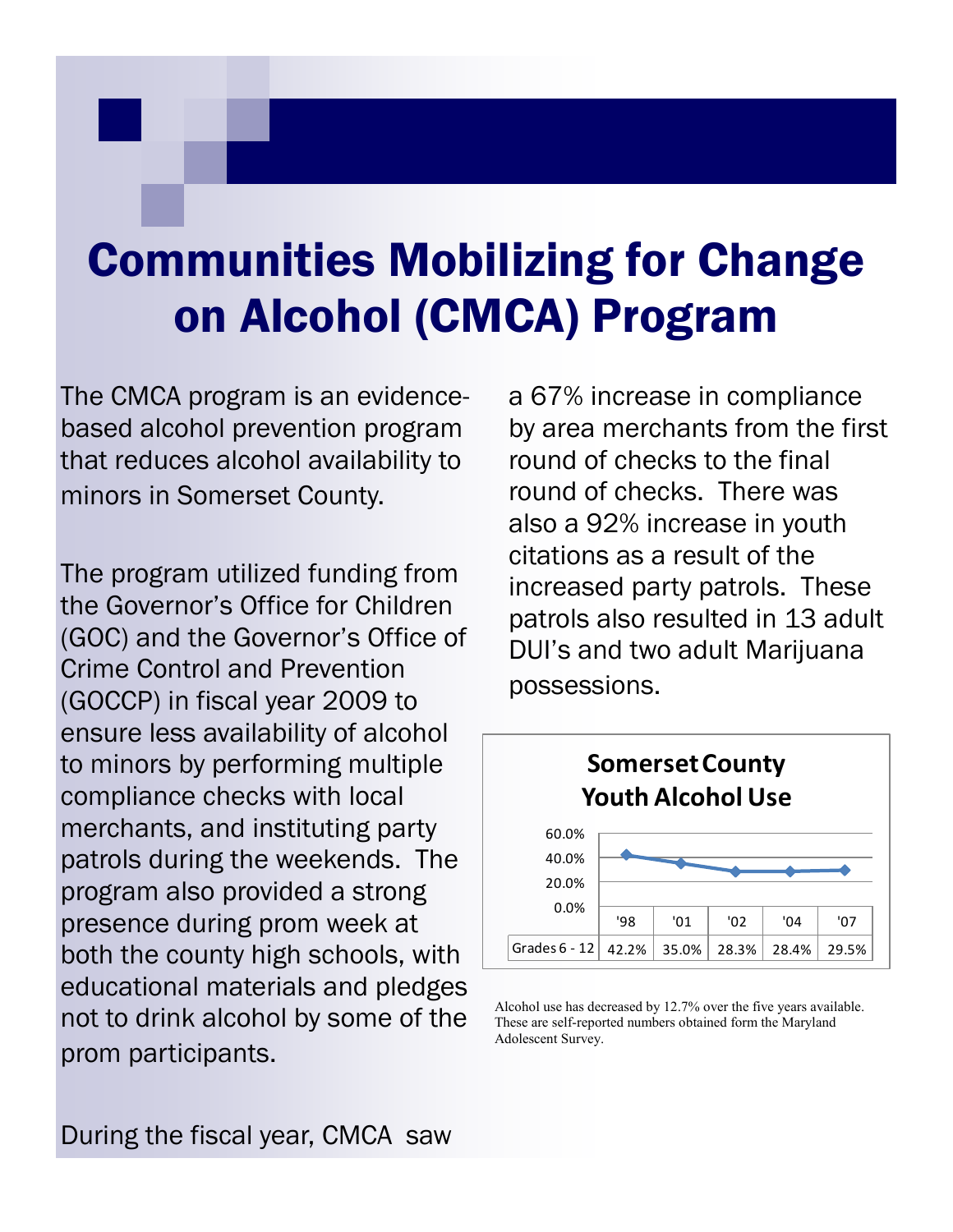# The Princess Anne Youth Center Targeted Outreach Program

The Princess Anne Youth Center Targeted Outreach Program is a gang prevention program that also aims to decrease the number of youth arrests in the Princess Anne area.

reported an increase in the 40 Developmental Assets in their lives, as measured by a self assessment of their perceptions and feelings.

The program utilized funding from the Governor's Office of Crime Control and Prevention (GOCCP) in fiscal year 2009 to offer an array of programs designed to engage youth, enrich their lives, stimulate their minds, and increase their 40 Developmental Assets.

During the fiscal year, there were 171 participants, and none of these youth had any Department of Juvenile Services involvement or involvement with local gangs. Additionally, 15.8% of these youth



The number of violent offenses has fluctuated over the past five years, but overall has seen a decrease of two offenses comparing 2004 to 2008. The increase from 2007 to 2008 suggests that while the violent crimes committed by youth have begun to decrease, more focus needs to be placed on preventing these crimes.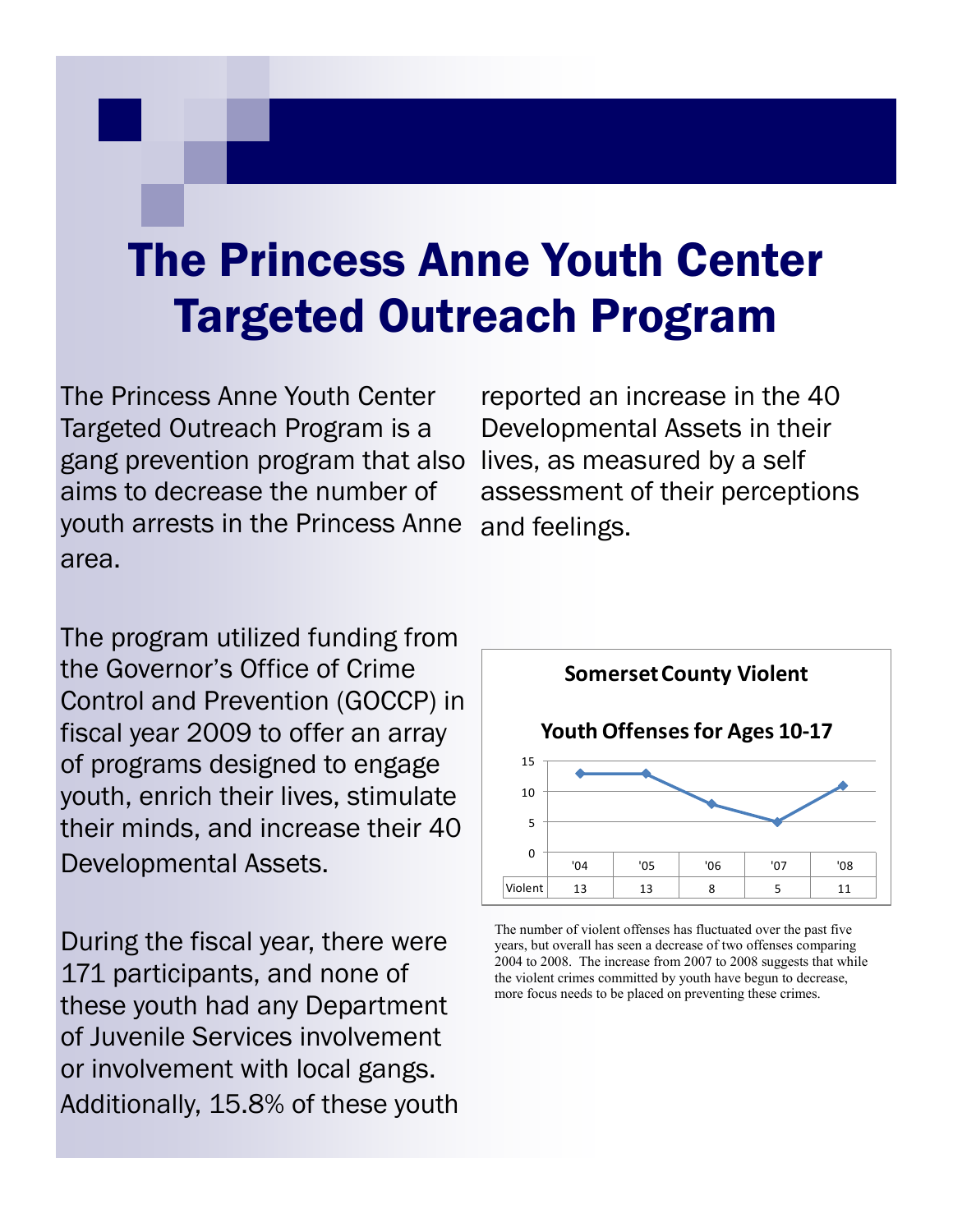#### The Peacemakers Program

The Peacemakers program is a violence prevention program that provides youth with skills training to manage conflicts in a positive, non-violent manner.

The program utilized funding from the Governor's Office for Children (GOC) in fiscal year 2009 to offer a 17 session curriculum to youth in sixth through eigth grade. This curriculum deals with the psychological factors that lead to violence.

During the fiscal year, the program had groups with no more than 15 students to ensure adequate oneon-one time, and all the participants surveyed reported they were glad to have participated in the program.

There was also a 60% decrease in aggression by the students, which is measured using an aggression scale test before the program starts, and again once the sessions have been completed.



The number of violent offenses has fluctuated over the past five years, but overall has seen a decrease of two offenses comparing 2004 to 2008. The increase from 2007 to 2008 suggests that while the violent crimes committed by youth have begun to decrease, more focus needs to be placed on preventing these crimes.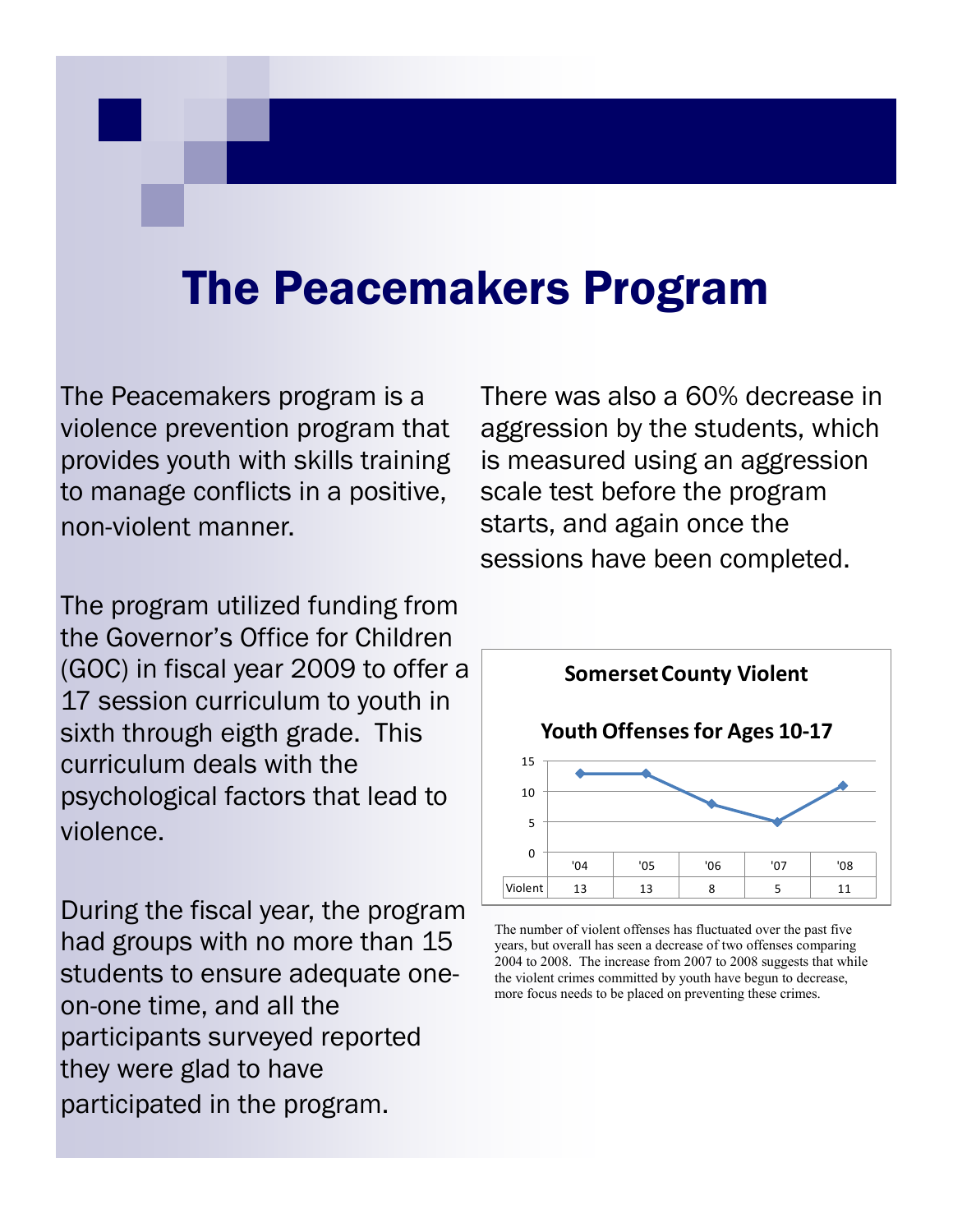# The Community Based After School Program

The community-based after school program is held in partnership with UMES to provide after school enrichment activities for children with an incarcerated parent.

The program utilized funding from the Governor's Office for Children (GOC) in fiscal year 2009 to provide homework assistance, mentoring, recreational activities, motivational speakers, and visitations with incarcerated parent(s) at correctional institutions for youth in grades four through eight.

During the fiscal year, the program had 19 youth enrolled in the program. The program had a student to staff ratio of four to one to ensure maximum services.



Advanced scores have increased by 6.95 points in the last five years, and proficient scores have increased by 8.5 points. Basic scores have decreased by 15.6 points, showing a marked improvement over the last five years.



Advanced scores have increased by 13.1 points in the last five years, and proficient scores have increased by 7.6 points. Basic scores have decreased by 20.7 points, showing a marked improvement over the last five years.